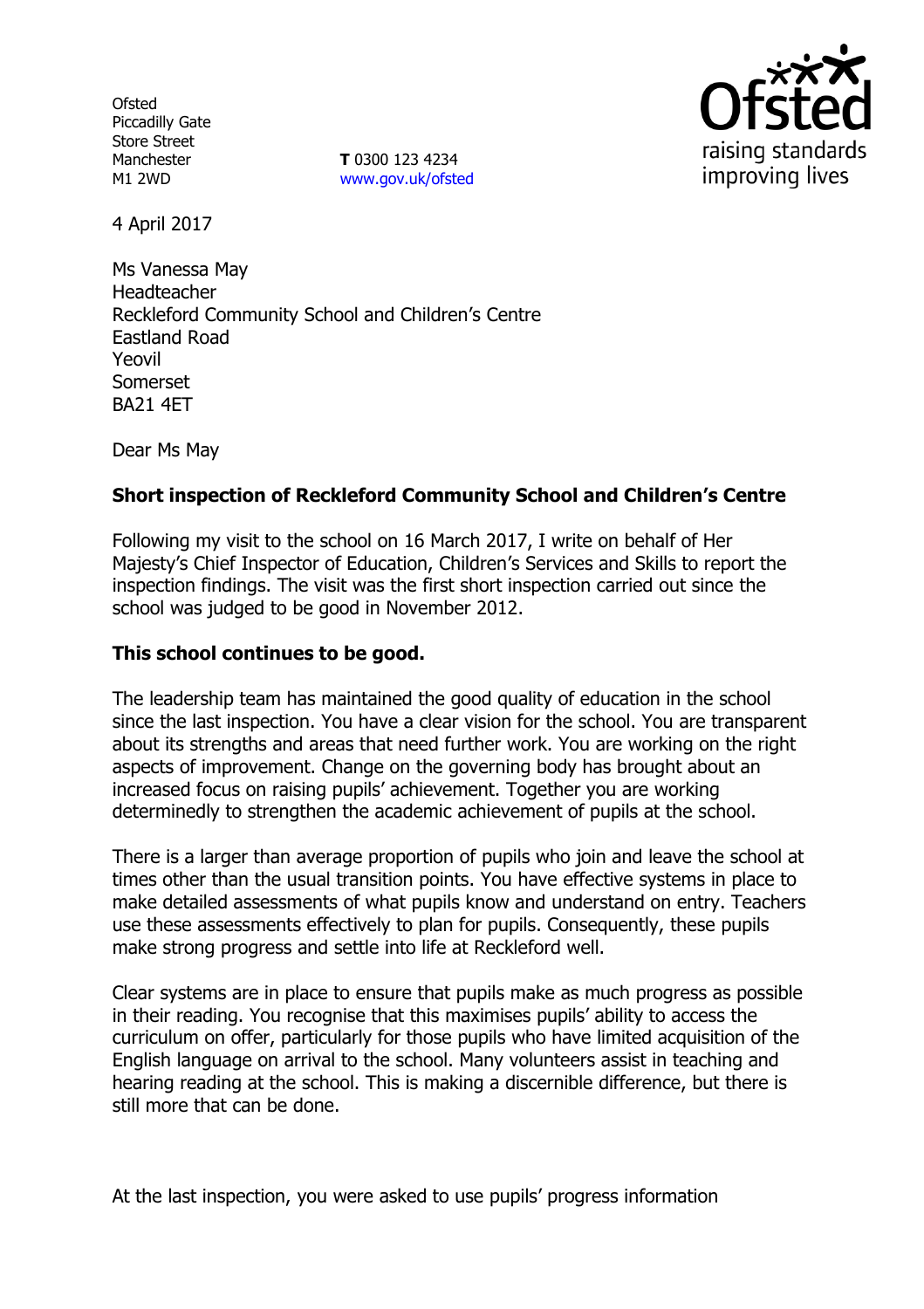

consistently to ensure that teachers plan tasks that meet their needs so that more pupils reached expected standards, particularly in writing. Your work in this regard is taking hold well, but there is still more to do. While many pupils make rapid progress from their low starting points, fewer pupils in 2016 met the expected standard in writing than did in reading and mathematics.

For current pupils, their work in books shows that progress is often rapid. Consequently, more pupils are on track to meet expected standards this year. The vast majority of pupils who have not experienced interruptions across key stage 1 are writing at length and with increasing accuracy, representing rapid and sustained progress for these pupils. For the many pupils who join the school at other times, their progress in writing is good but some of these pupils still have a distance to travel before they meet expected standards.

Overall, current pupils' progress is good in reading, writing and mathematics. This is exemplified by current pupils' progress in Year 2. The vast majority of these pupils were working well below the standards expected for their age when they were in Reception; now in Year 2, nearly three quarters of pupils are on track to meet expected standards in writing, and well above this in reading and mathematics.

You were also asked to develop a system so that pupils in key stage 1 knew what they needed to do to make their work even better. This aspect is very effective. The school's feedback policy is now consistently applied.

### **Safeguarding is effective.**

There is a whole-school coordinated response to keeping children safe. Those leaders who are responsible for safeguarding actively engage with external agencies to minimise children's risk of harm. Their referrals are timely and followed up to check that everything is being done to keep children safe.

Pupils' emotional, social and academic needs are catered for well. Multi-agency support for the most vulnerable pupils is swift and wide ranging. The school uses early-help facilities and healthcare professionals' provision well to enable additional family support. Regular attendance checks enable leaders to keep a close eye on vulnerable pupils' well-being. Any concerns in this regard are followed up robustly.

Staff and governors have completed relevant and up-to-date training in line with current legislation. They articulate with confidence what to do if they have concerns, and talked explicitly about how they expect designated safeguarding leaders to provide feedback about the action they have taken to minimise risk. Governors have followed up on the outstanding actions from the annual safeguarding audit that the local authority necessitates. Consequently, procedures this year have been tightened. All staff vetting checks are carried out; however, some aspects of recording could be strengthened. Safeguarding arrangements are fit for purpose and statutory duties met.

### **Inspection findings**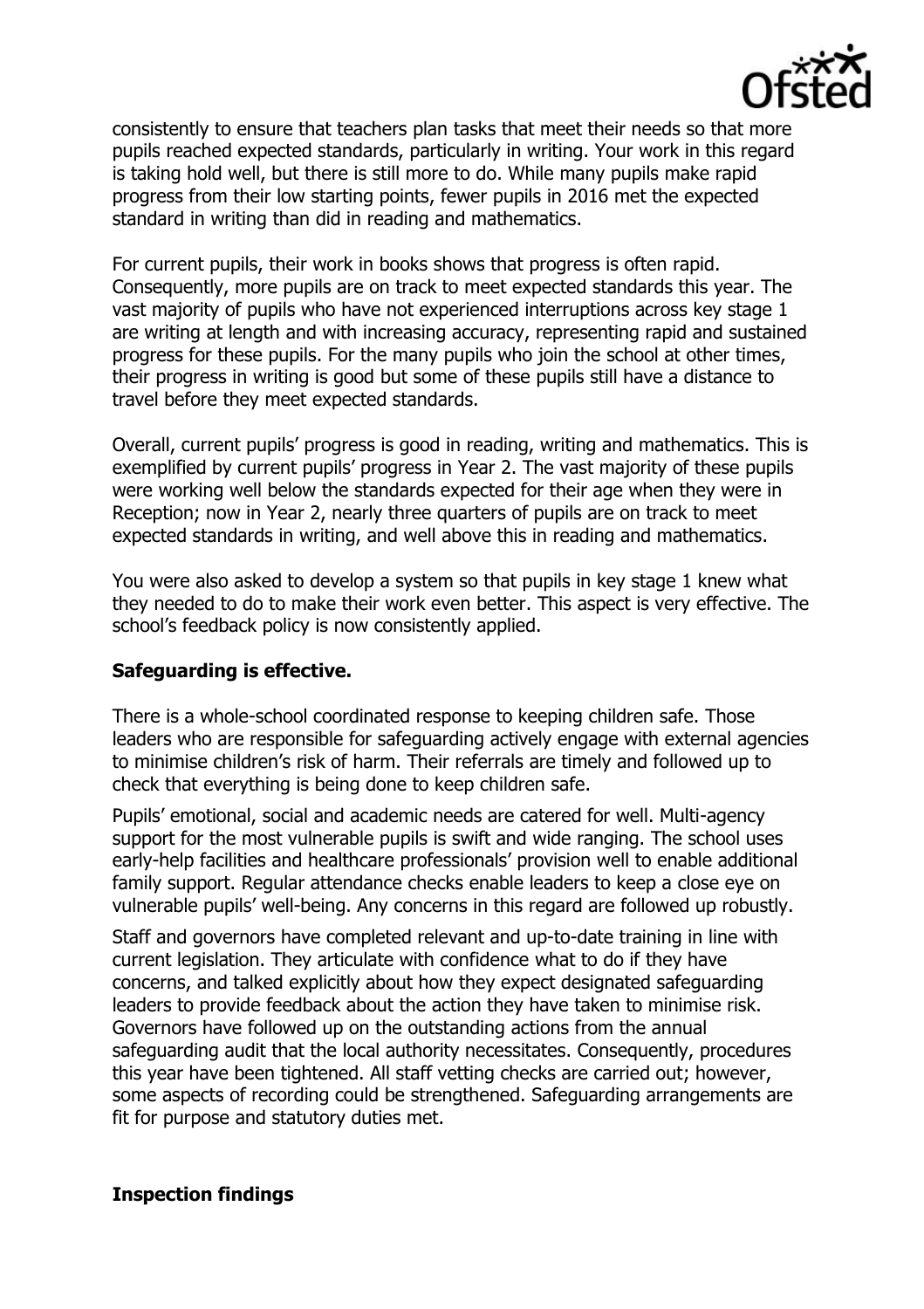

To ascertain that the school remained good, a key line of enquiry focused on how well teachers use their assessments of what pupils already know in writing in key stage 1 so that pupils' progress is sustained and at least good. This is because writing outcomes have been historically lower than those achieved nationally over a number of years.

- Teachers use robust assessments well to secure improved achievement in writing. For example, those pupils currently in Years 1 and 2 who failed to meet the expected standard in writing at the end of early years are making strong and often rapid progress. As a result, pupils now write with greater confidence and stamina, and with accuracy in punctuation, phonics and spelling.
- A small group of lower attaining pupils still have a distance to travel before they meet age-related expectations. Leaders know that they need to foster pupils' independence as writers so that pupils have the resilience to keep going. At times, learning falters because pupils rely too heavily on the many adults on hand to help.
- Middle-attaining pupils make progress in writing. Teaching is enabling pupils to use punctuation accurately and to structure and organise their writing well. Pupils enjoy writing for a number of audiences and purposes that relate to their topic work and science. This is a particular strength. However, teachers do not insist that pupils routinely edit and improve their work. This aspect limits middle- and high-ability pupils from achieving work that is consistently above the standards expected nationally, of which they are capable.

My second line of enquiry was about how effective teaching is in the early years. This is because outcomes in the early years have been below the national average for the last three years but gradually rising.

- The environment in the Nursery is vibrant and inviting. Assessments of what children can and cannot do are regular and precise. Of particular note are the detailed observations you make that help you plan work to move children forward swiftly in their communication and literacy skills, and personal, social and emotional development. Teachers are helping some children whom you assess as ready to develop their skills in early phonics move forward in their understanding. These children are making rapid progress, but this approach has not been extended further so that more children enter the Reception class with language skills matched to their chronological age.
- Most children this year transferred to the Reception class and this has enabled a swift and effective transition.
- Teaching in the early years is typically good. Children enjoy the activities on offer and many show high levels of independence. Children are now making good progress in Reception from their different starting points. Leaders have prioritised additional teaching resources and funding to ensure that children get off to a good start and achieve consistently well. This is resulting in more children making accelerated progress so they have skills and knowledge matched to their age.
- Children are very proud of their writing. Children often make rapid progress in their writing because of the additional support they receive. Disadvantaged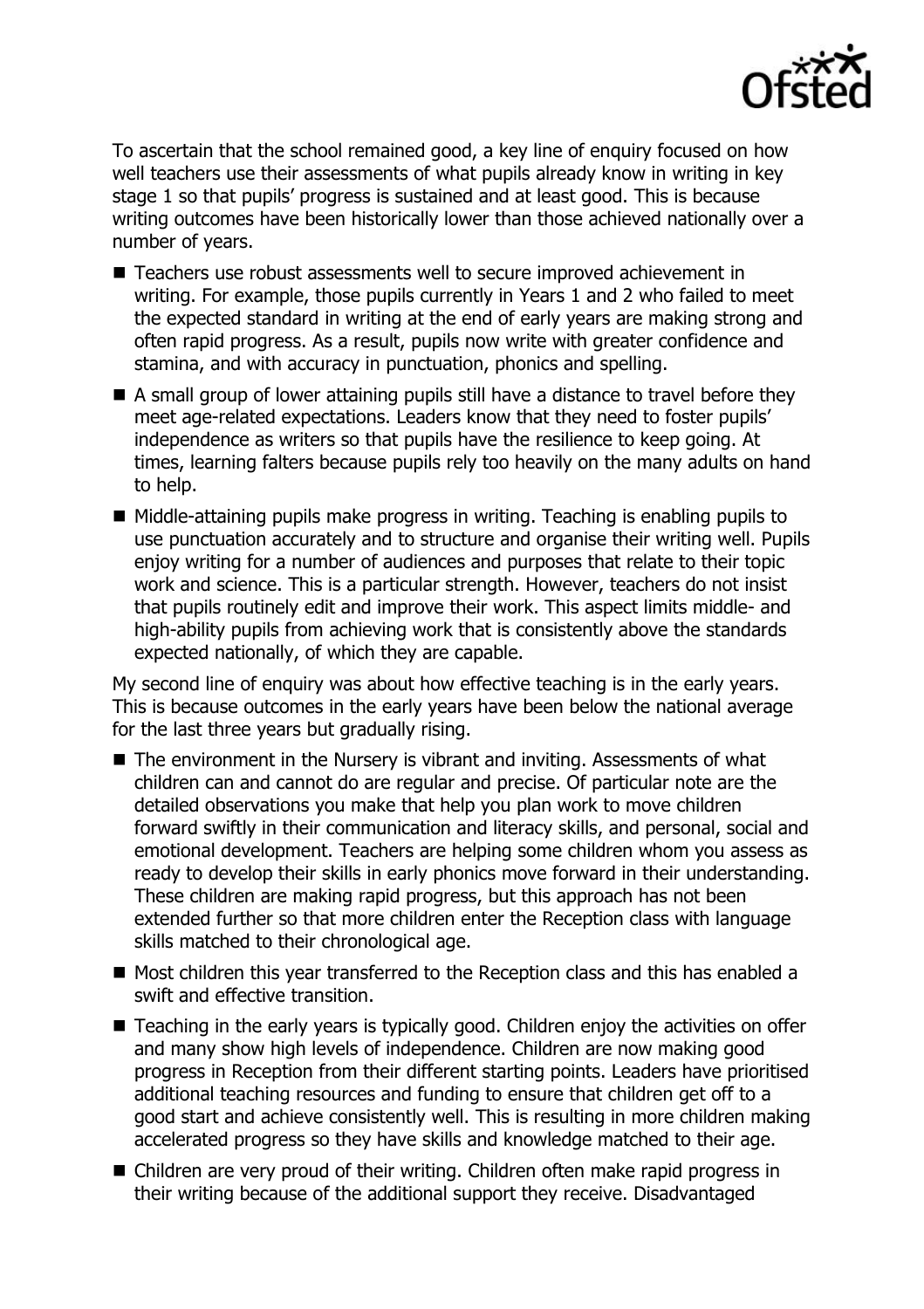

children are making good progress. The classroom is filled with children's writing, showing that their contributions are valued and celebrated. Children told me that they enjoy writing about different things, for example about animals and castles.

- Children apply their knowledge of phonics to their early reading well. This is helping them get off to a good start to 'big school'. Additional support is on hand to support reading development, but leaders know more needs to be done to increase the proportion of children who read regularly at home.
- $\blacksquare$  Adults know the children well and the work on offer does build on what children already know and understand. Leaders are determined to address the remaining weaknesses in children's personal, social and emotional development, and speaking skills, and know that assessment in these areas needs further work.

My final line of enquiry was about the impact of the school's systems to ensure that pupils' attendance is good, particularly for disadvantaged pupils.

■ Overall, pupils' attendance is just below the national average. Close monitoring by leaders and governors is improving the attendance of disadvantaged pupils. As a result, attendance for this group is good and above that of other pupils in the school. Any lower rates of attendance are being robustly tackled. Leaders coordinate the response of a range of professionals successfully. Weekly attendance reports and swift follow-up with parents when absence occurs result in attendance rates that are gradually improving. The proportion of parents who take their children out of school for extended holidays has reduced. Leaders and governors are working determinedly to bring pupils' attendance in line with or above national averages, but there is still more work to do.

# **Next steps for the school**

Leaders and those responsible for governance should ensure that:

- middle- and high-ability pupils in Year 2 routinely edit and improve their writing so that a greater proportion meet and exceed the standards expected nationally in writing
- in Reception, detailed assessment enables closer checking of children's speaking skills and personal, social and emotional development so that more children leave early years with skills and knowledge expected for their age
- pupils' attendance is consistently above national averages.

I am copying this letter to the chair of the governing body, the regional schools commissioner and the director of children's services for Somerset. This letter will be published on the Ofsted website.

Yours sincerely

Julie Carrington **Her Majesty's Inspector Information about the inspection**